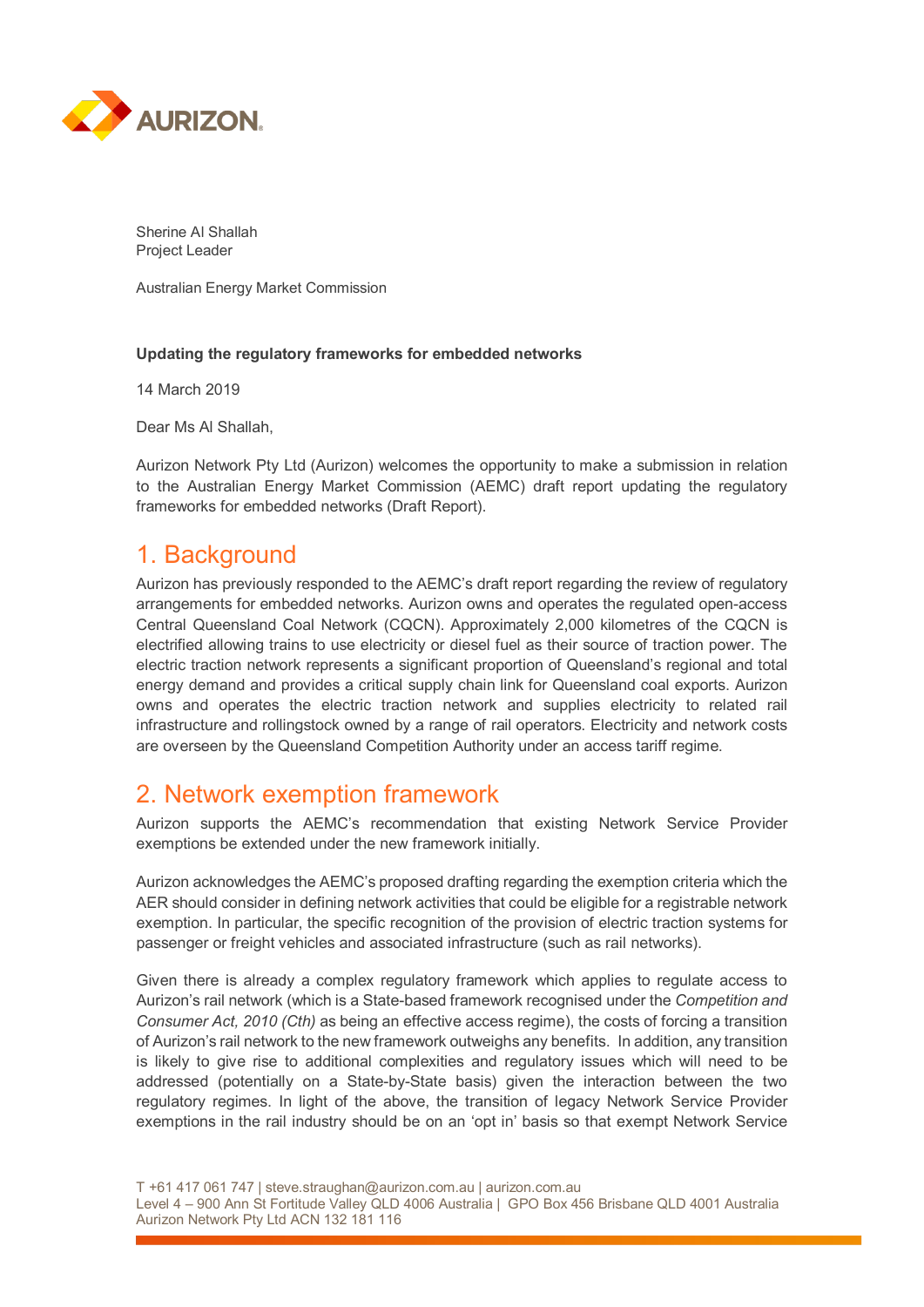Providers have the option to transition to the updated framework by surrendering any preexisting exemptions if it wishes but is not forced to do so.

## 3. Retailer exemption framework

Aurizon considers that the sale of electricity to rollingstock falls outside the scope of section 88 of the *National Energy Retail Law*, and via the *National Energy Retail Law (Queensland) Act* 2014 (Qld). It is understood that the proposed changes ought not affect Aurizon's ability to rely on these provisions, which is supported by Aurizon. However, Aurizon cautions that in developing the regulatory frameworks, care should be taken to avoid scope creep. There is a risk that changes to the regulatory framework could inadvertently capture operations like Aurizon's electric traction network.

Electric traction networks are fundamentally different to most embedded networks. The CQCN is uniquely Australia's only heavy haul electrified rail network. Because it is open access, any rail operator can utilise the traction network. Aurizon considers that the underlying rationale for the regulatory amendments to provide customer protections for small consumers is not applicable to the supply and sale of electricity to rollingstock, and related infrastructure including spurs, signalling, rail workshops/resupply, mine load outs etc. Any changes to the framework should carefully consider the substantial additional regulatory burden imposed and the limited benefit obtained in the context of sale of electricity related to electric traction. Aurizon understands the AEMC's desire for transparency regarding the number and type of exempt sellers. However, if this results in significant additional regulatory burden, Aurizon considers the costs of this burden far exceed any potential benefits.

While, Aurizon considers it is not directly impacted by the proposed changes to retail selling, to avoid the risk of scope creep, Aurizon suggests retail selling obligations imposed under the new regime should exclude sale of electricity to infrastructure that relates to the electric traction network and to train services that utilise that network.

# 4. Transitional arrangements

Aurizon understands that the AEMC is developing a paper outlining proposed transitional arrangements. In the absence of the detail of that paper, two guiding principles for transition are proposed below.

### **4.1. Flexibility in stakeholder engagement**

The process should include flexibility to ensure impacted stakeholders can engage with the AEMC or AER regarding discrete issues unique to the type of embedded network. These discrete issues could include specific contextual matters, or the exercise of AER discretion in the application and development of exemption classes and the scope of regulatory oversight. The proposed changes represent a major change to the existing framework. Flexibility in the transition will minimise potential negative impacts of scope creep and ensure the extremely diverse types of embedded networks are recognised and accounted for.

### **4.2. The transition should be orderly**

Any change to the regulatory framework will require consideration by impacted stakeholders. A process with clear expectations and reasonable compliance timeframes should be developed.